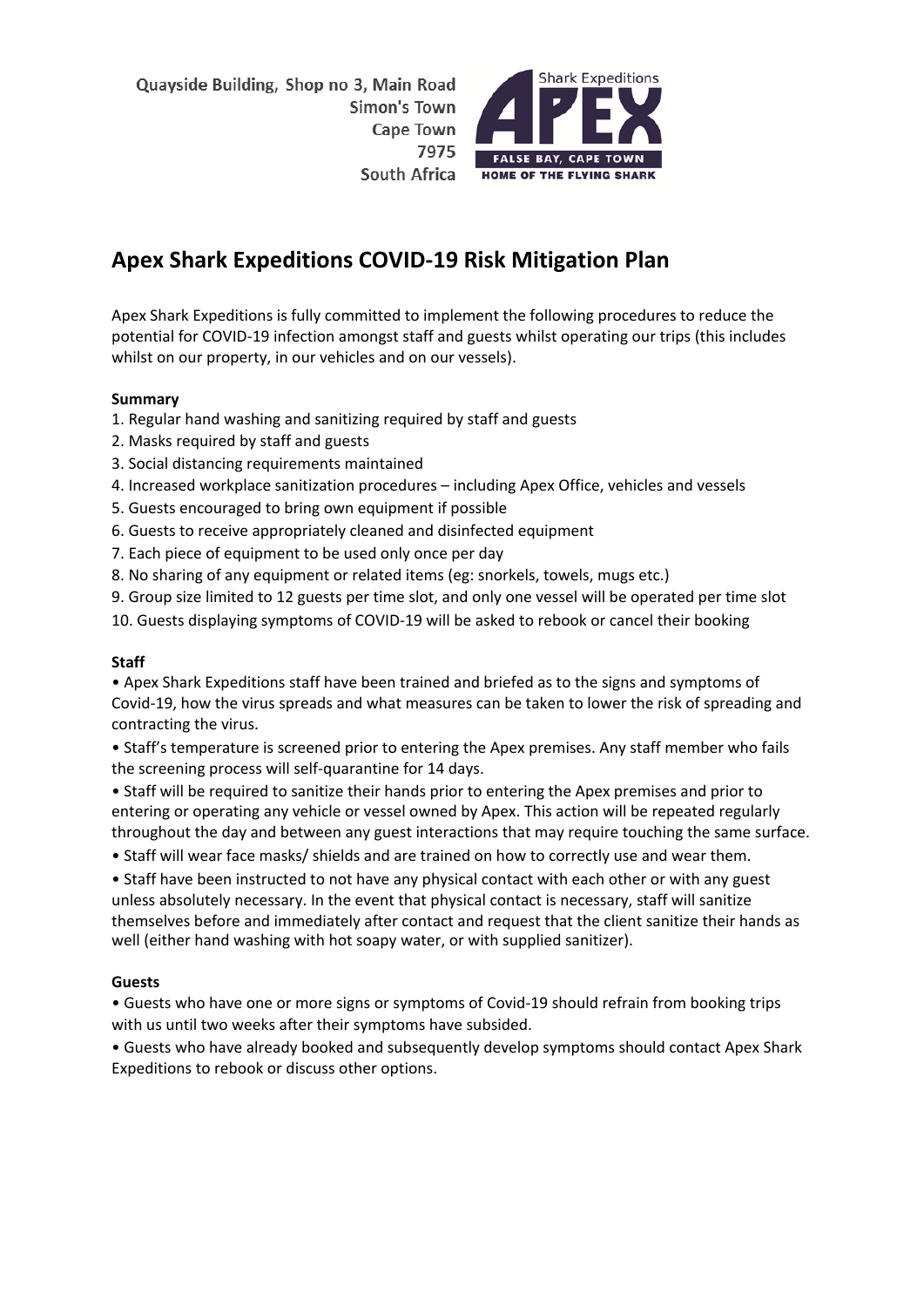

• Guests who arrive at our office showing signs of COVID-19 will be asked to rebook for a later date, in accordance with symptoms as detailed by the World Health Organization (further referred to as WHO).

• Guests will be encouraged to bring their own wetsuits and snorkeling equipment if they are able to.

• Guests will be encouraged to bring their own towels.

• Guests will be required to arrive at our premises wearing a suitable face mask.

• Guests will be required to utilize hand sanitizer as provided by a staff member before entering the Apex premises, which will also be made available for use throughout the Apex Office.

• Guests will be required to sanitize their hands prior to signing in, handling the card machine for payments, utilizing the refreshment station or perusing items for sale within the Apex Office.

• Guests will be required to wear their masks until they have been allocated a wetsuit and mask and are about to get into the water. This includes throughout the preparation process, vehicle transport and boat ride. They will be required to replace their mask once back on board after their dive, besides when needing to drink.

• Guests will be given a thorough briefing that includes COVID-19 risk mitigation prior to boarding the Apex Shark Expedition vessel.

# **Apex Office**

• All surfaces, door handles and any other frequently used or touched item is sanitized at the beginning and close of each business day. Items include but are not limited to pens used to sign indemnity forms, key pads on remotes and card payment machines. Cling wrap will be provided to cover the keypad for the card machine for each use.

- All communal cutlery and crockery will be washed with appropriate dishwashing soap.
- Soap and sanitizer are provided in restrooms.
- Hand sanitizer and paper tissues will be made available in every room.

• Magazines and books previously made available for guests to peruse whilst waiting will be removed from the Apex Office.

• Information posters are displayed throughout the Apex Office promoting COVID-19 awareness and hygiene regulations as proposed by WHO.

• Buff's (multi-functional scarfs) and masks will be available for purchase at our Apex Office. These items serve as comfortable, reusable and simple to cover both the mouth and nose.

• Opening hours will be reduced to limit the number of people on site at any one time.

• Windows and doors on site will remain open to ensure maximum fresh air movement.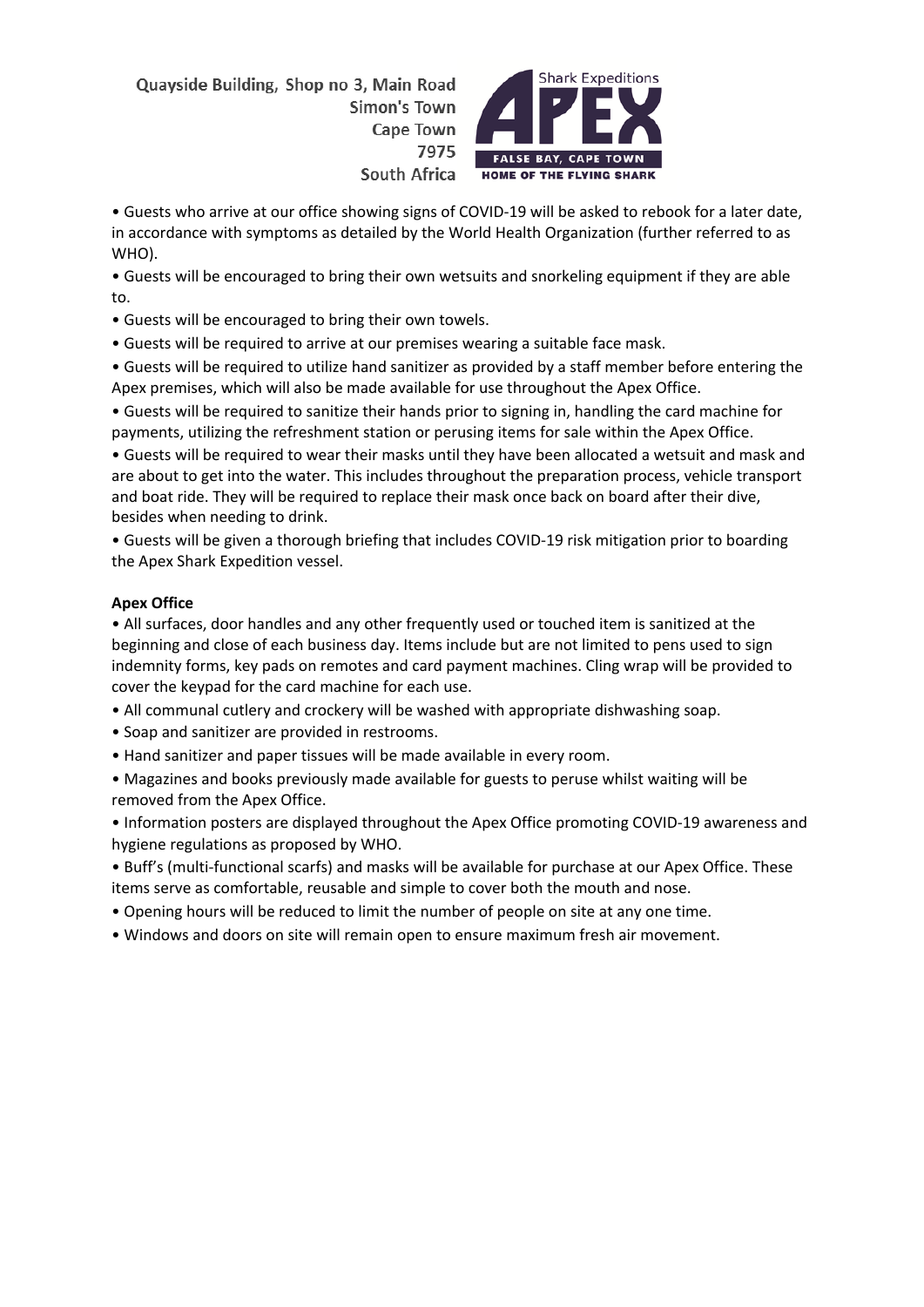

#### **Vehicles and Vessels**

• All surfaces and frequently touched areas will be sanitized before any client enters a vehicle or vessel, as well as after every excursion. These include but are not limited to areas such as the steering wheel, gear stick, handbrake, door handles, window buttons and seatbelt locks in vehicles, as well as the steering console and the dive gear on the vessel.

• Hand sanitizer will be made available in vehicles and on vessels.

• All items utilized by guests on board will be appropriately sanitized and cleaned by the Skipper between excursions.

• Handling of any necessary equipment on board will be carried out by the Skipper and crew and not by guests.

#### **Equipment**

• Masks and snorkels will be disinfected in bleach solution (WHO recommends 1:100 ratio) for 30min, rinse in fresh water and dry before every use.

• Upon removal of Wetsuits, booties, gloves, masks and snorkels on the Apex vessel, all items will immediately be put into a disinfectant solution and soaked for 30 minutes, after which the Skipper/ crew will remove and rinse each item with fresh water.

•Wetsuits to soak in Steramine/Envirocide/ Simple Green or which product we choose for 30min, rinsed in fresh water and dry before every use.

- Staff will remove all equipment and hang it up to dry.
- Each piece of equipment will only be used once per day.
- Each guest will receive equipment that has been thoroughly disinfected and rinsed.

• Guests will not be allowed to share any equipment or towels that belong to Apex Shark Expeditions.

#### **Activity**

• We will only be operating one vessel per time slot.

• These limitations will be in effect to reduce the number of people on our property at any given point in time, as well as allow for more space amongst guests whilst in our vehicles and on our vessels.